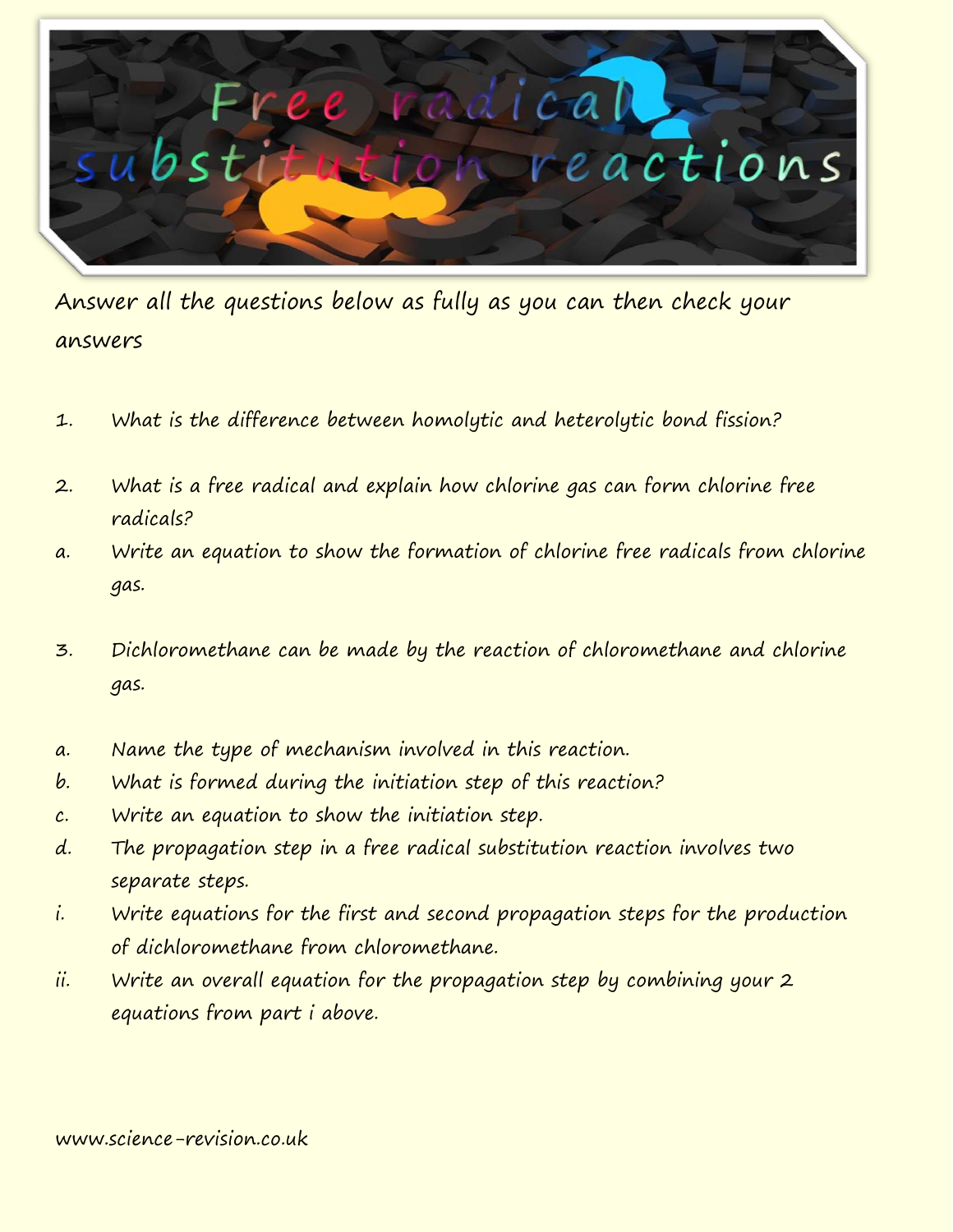- e. What happens during the termination step of a free radical substitution reaction?
- i. Write an equation or equations for a possible termination step in the production of dichloromethane from chloromethane.
- 4. Bromoethane can be prepared by a free radical substitution reaction involving ethane  $(C_2H_6)$  gas and bromine gas (Br<sub>2</sub>).
- a. What are the essential conditions needed to start this reaction?
- b. Explain why sunlight will break the Br-Br bond to form free radicals but not the C-C or C-H bonds in ethane.
- c. Write an equation for the initiation step.
- d. Write equations for each of the two propagation steps.
- i. For each of the two step in the propagation equations what is always consumed and what is always produced?
- c. Write an overall equation for the propagation step of this reaction.
- d. As well as bromoethane this reaction can also produce dibromoethane and tribromoethane as products. Explain why these products form.
- i. If an excess of bromine is used in this reaction what will be the final product?
- e. How could you adjust the reaction conditions to ensure that bromoethane is the main product of the reaction?
- 5. Methylbenzene  $(C_6H_5CH_3)$  can be converted into chloro(methylbenzene) in a free radical substitution reaction.

 $C_6H_5CH_5 + C_2 \longrightarrow C_6H_5CH_2Cl + HCl$ 

a. What are the essential conditions for this reaction to take place?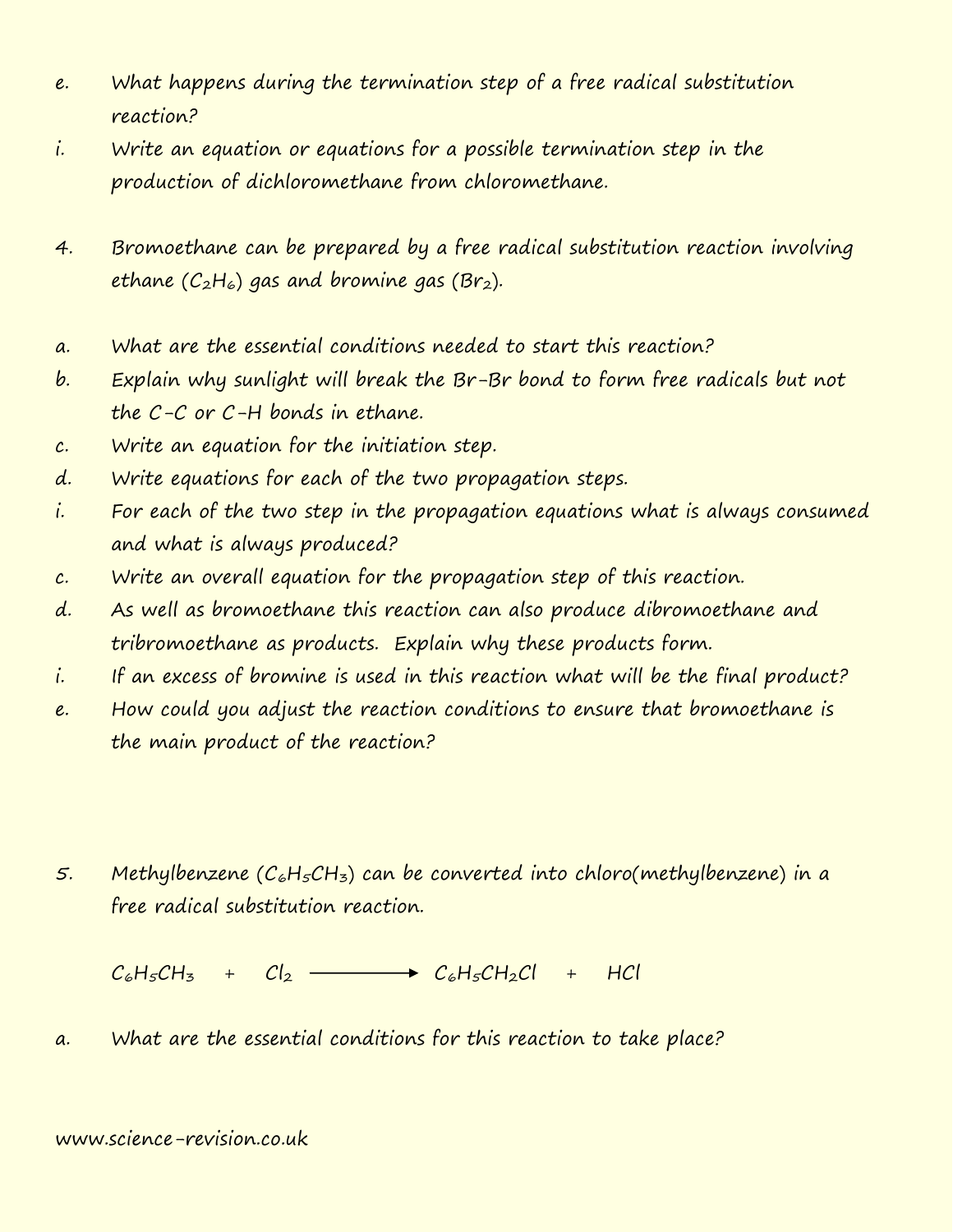- b. Write an equation for the initiation step in this reaction.
- c. Write equations for the two propagation steps and then write an overall equation for the propagation step.
- d. Write at least one equation for a possible termination step.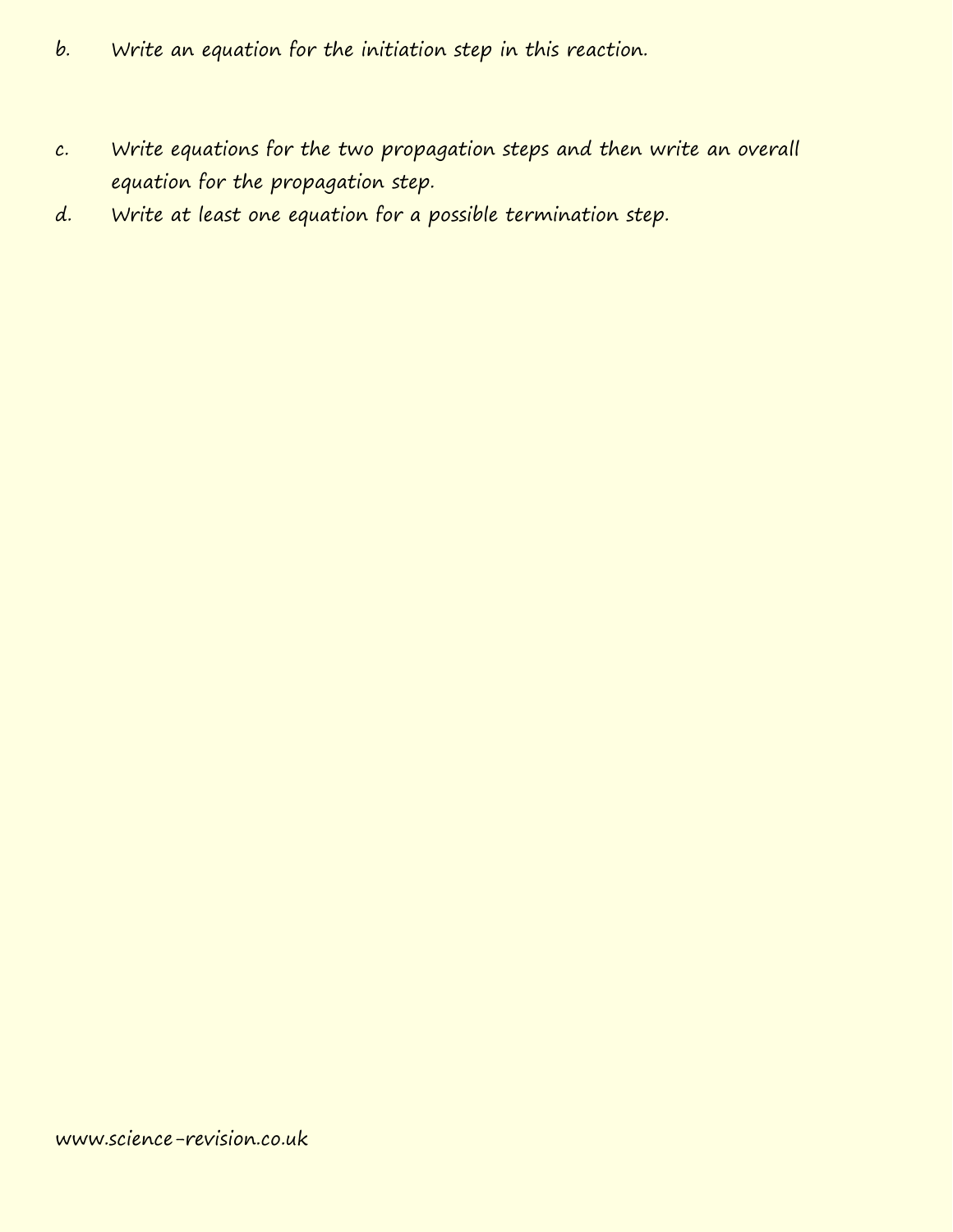## **Answers**

- 1. What is the difference between homolytic and heterolytic bond fission? In homolytic bond cleavage the two atoms which share the two electrons in a covalent bond between them get back their own electron from the covalent bond when it breaks. This results in the formation of atoms/molecules with unpaired electrons, that is free radicals. In heterolytic bond cleavage one atom in the covalent bond takes both the electrons, this results in the formation of anions and cations.
- 2. What is a free radical and explain how chlorine gas can form chlorine free radicals? A free radical is a species (atom/molecule/ion) which contains an unpaired electron or electrons.
- a. Write an equation to show the formation of chlorine free radicals from chlorine gas.

 $Cl - Cl$  $\rightarrow$   $C$  |  $\bullet$  +  $C$  |  $\bullet$ 

The covalent bond between the chlorine atoms breaks and the two electrons within the bond are shared equally between each chlorine<br>atom. This results in the formation of 2 chlorine free radicals.

- 3. Dichloromethane can be made by the reaction of chloromethane and chlorine gas.
- a. Name the type of mechanism involved in this reaction. Free radical substitution reaction
- b. What is formed during the initiation step of this reaction? The initiation step forms free radicals. In this case we want to turn chloromethane into dichloromethane, so a chlorine will have to be added to chloromethane for this to happen. So we need to form chlorine free radicals during the initiation step.

www.science-revision.co.uk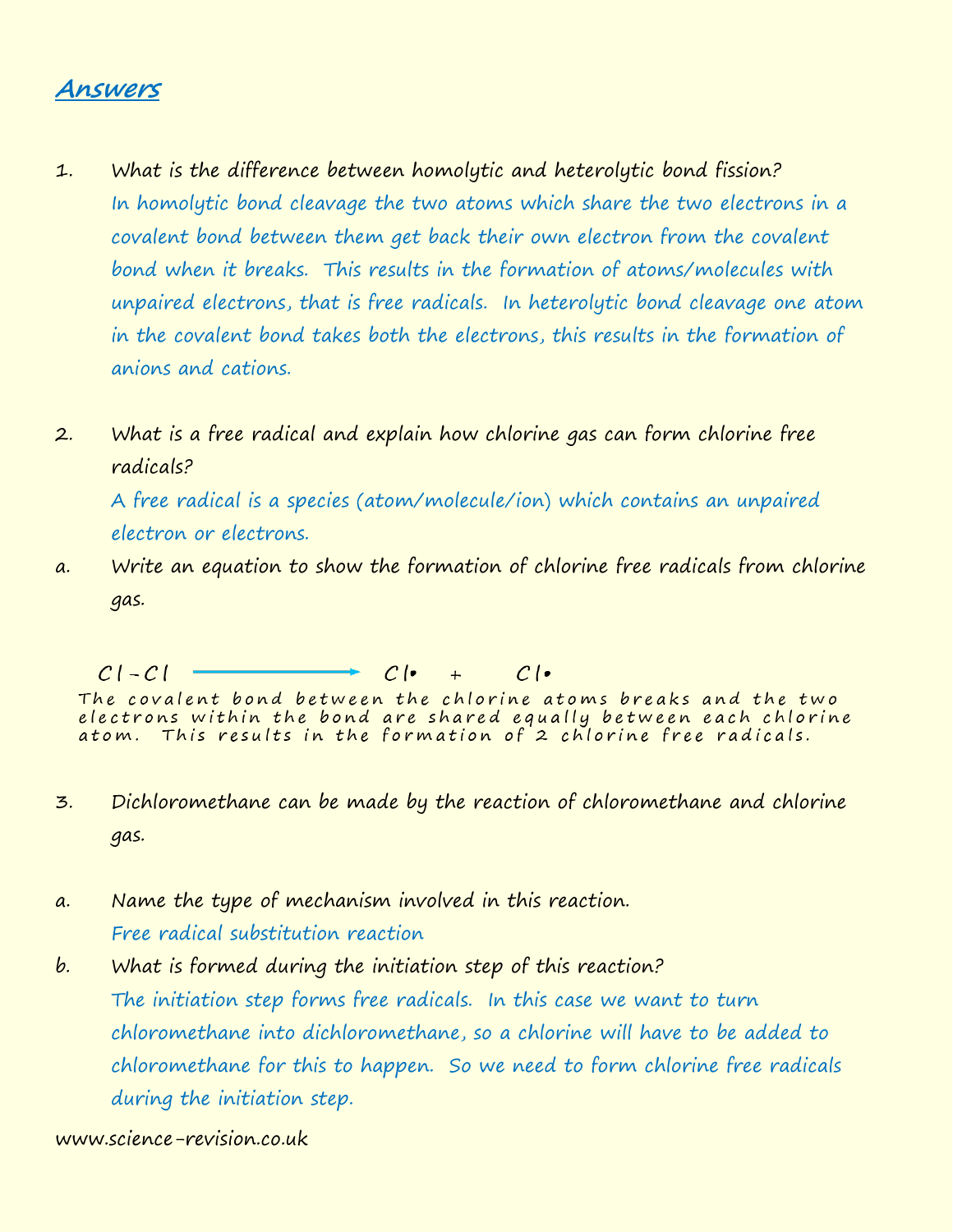c. Write an equation to show the initiation step.

 $\overline{\phantom{a}}$  2Cl.  $Cl_{2}$  -

- d. The propagation step in a free radical substitution reaction involves two separate steps.
- i. Write equations for the first and second propagation steps for the production of dichloromethane from chloromethane.

equation 1 
$$
CH_zCl + Cl \bullet
$$
  $\longrightarrow$   $CH_zCl + HCl$ 

equation 2  $\bullet CH_2Cl$  +  $Cl_2$   $\rightarrow CH_2Cl_2$  +  $Cl_9$ 

Each of the equations in the propagation steps should have a molecule and a radical on each side of the equation to ensure the chain reaction proceeds smoothly.

ii. Write an overall equation for the propagation step by combining your 2 equations from part i above.

equation 1 
$$
CH_zCl + Cl_2
$$
  $CH_zCl + HCl$   
\nequation 2  $CL_zCl + Cl_2$   $CH_zCl_2 + Cl_2$   
\noverall  
\nequation  $CH_zCl + Cl_2$   $CH_zCl_2 + Cl_2$ 

The overall equation is obtained by cancelling out the radicals as shown above.

## www.science-revision.co.uk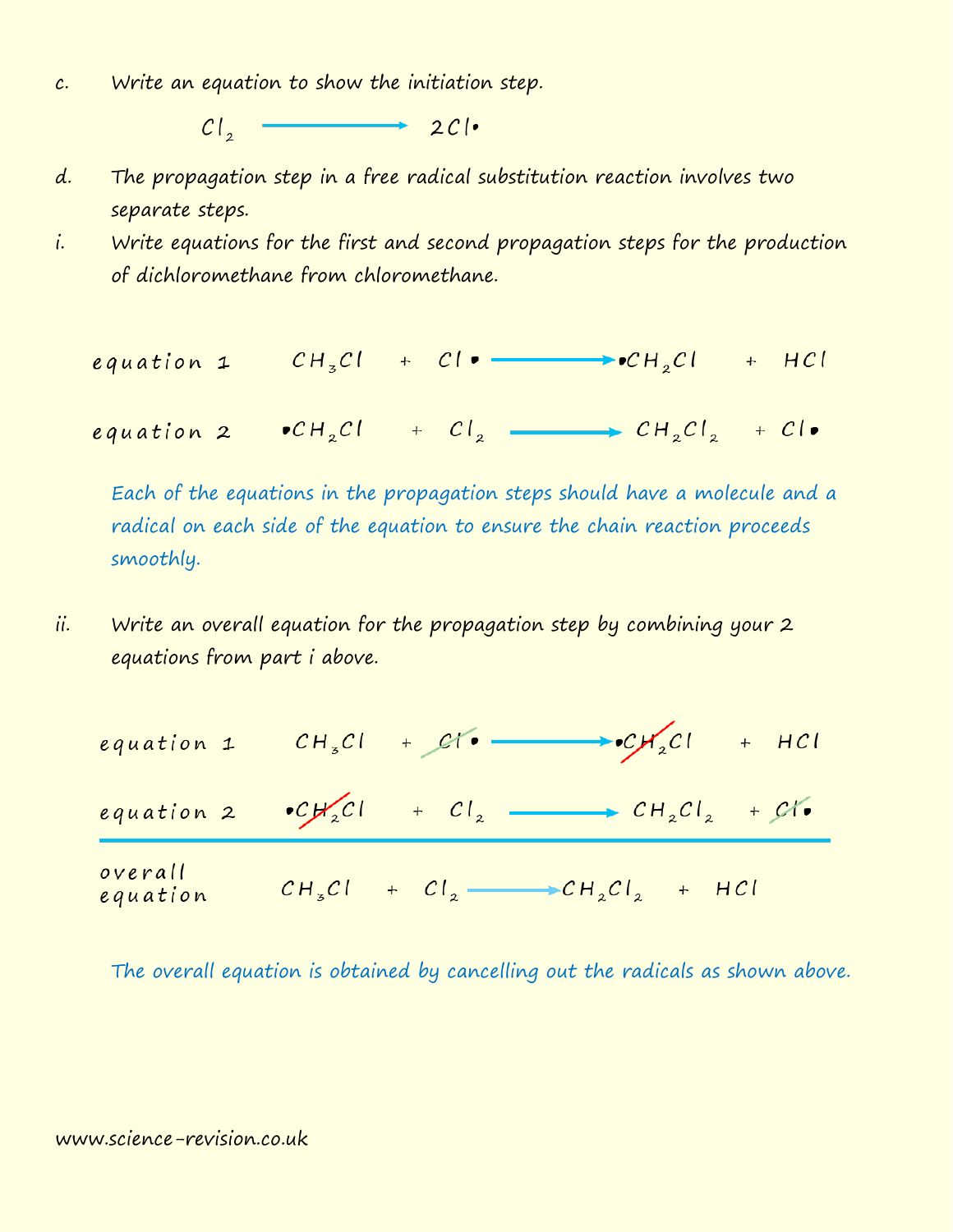e. What happens during the termination step of a free radical substitution reaction?

Two free radicals combine to form a stable molecule.

i. Write an equation or equations for a possible termination step in the production of dichloromethane from chloromethane.

To answer this find all the free radicals that are present in the reaction and simply combine them, each time two free radicals combine the chain reaction at this particular point ends!

$$
Cl_{\bullet} + Cl_{\bullet}
$$
  
\n
$$
Cl_{\bullet} + \bullet CH_{2}Cl \longrightarrow CH_{2}Cl_{2}
$$
  
\n
$$
\bullet CH_{2}Cl \leftarrow \bullet CH_{2}Cl \longrightarrow CH_{2}ClCH_{2}Cl \quad (C_{2}H_{4}Cl_{2})
$$

- 4. Bromoethane can be prepared by a free radical substitution reaction involving ethane  $(C_2H_6)$  gas and bromine gas (Br<sub>2</sub>).
- a. What are the essential conditions needed to start this reaction? Heat (anthing from around 150°C to 500°C) or UV light will break the Br-Br bond and cause the formation of free radicals, the initiation step.
- b. Explain why sunlight will break the Br-Br bond to form free radicals but not the C-C or C-H bonds in ethane. The Cl-Cl bond is weaker and there is not enough energy in the photon of UV light to break the stronger C-C and C-H bonds.
- c. Write an equation for the initiation step.

 $Br<sub>2</sub>$  $2Br$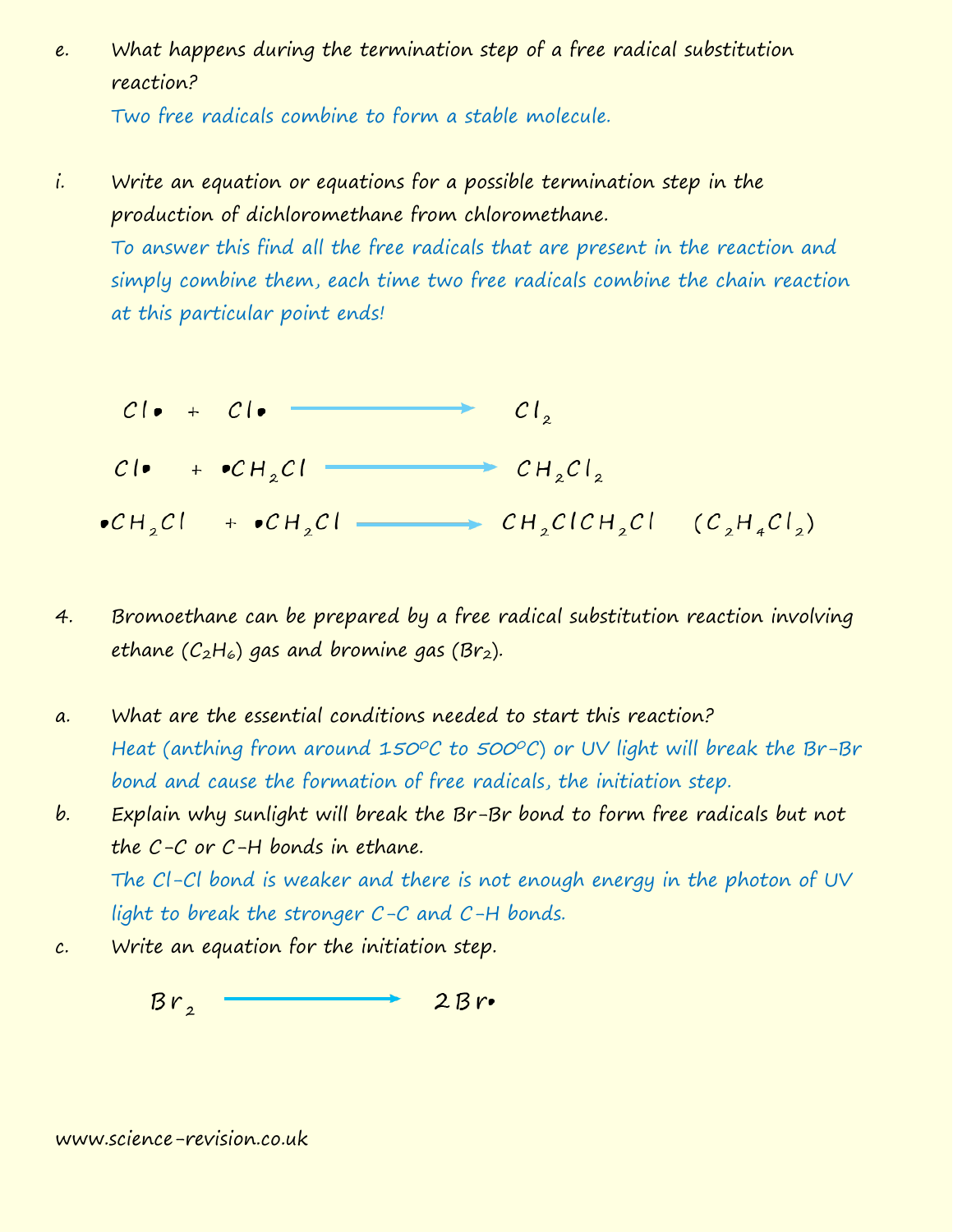d. Write equations for each of the two propagation steps.

equation 1  $CH_3CH_3 + Bre$   $\longrightarrow CH_3 CH_2 + HBr$ 

equation 2  $CH_3 CH_2$  +  $Br_2 \longrightarrow CH_3 CH_2Br$  + Br.

- i. For each of the two step in the propagation equations what is always consumed and what is always produced? Equations show that a radical reacts with a reactant molecule to produce a radical and a molecule of the product. It is important that if a free radical is consumed that another is produced to maintain the chain reaction.
- c. Write an overall equation for the propagation step of this reaction. The overall equation for the propagation steps is obtained by cancelling out all the free radicals from the reactants and products sides of the two equations as shown below:

equation 1  $CH_3CH_3 + BP_9$   $\longrightarrow CH_3 CH_2^9 + HBr$ equation 2  $CH_3CH_2$  +  $Br_2 \longrightarrow CH_3 CH_2Br$  + Br.  $CH_3 CH_3 + Br_2 \longrightarrow CH_3 CH_2Br + HBr$ overall equation

d. As well as bromoethane this reaction can also produce dibromoethane and tribromoethane as products. Explain why these products form. As the reaction proceeds the amount of the reactant ethane will decrease and the amount of product , bromoethane will increase. After a time the increasing concentration of bromoethane will means it will take over from the ethane as its concentration is falling.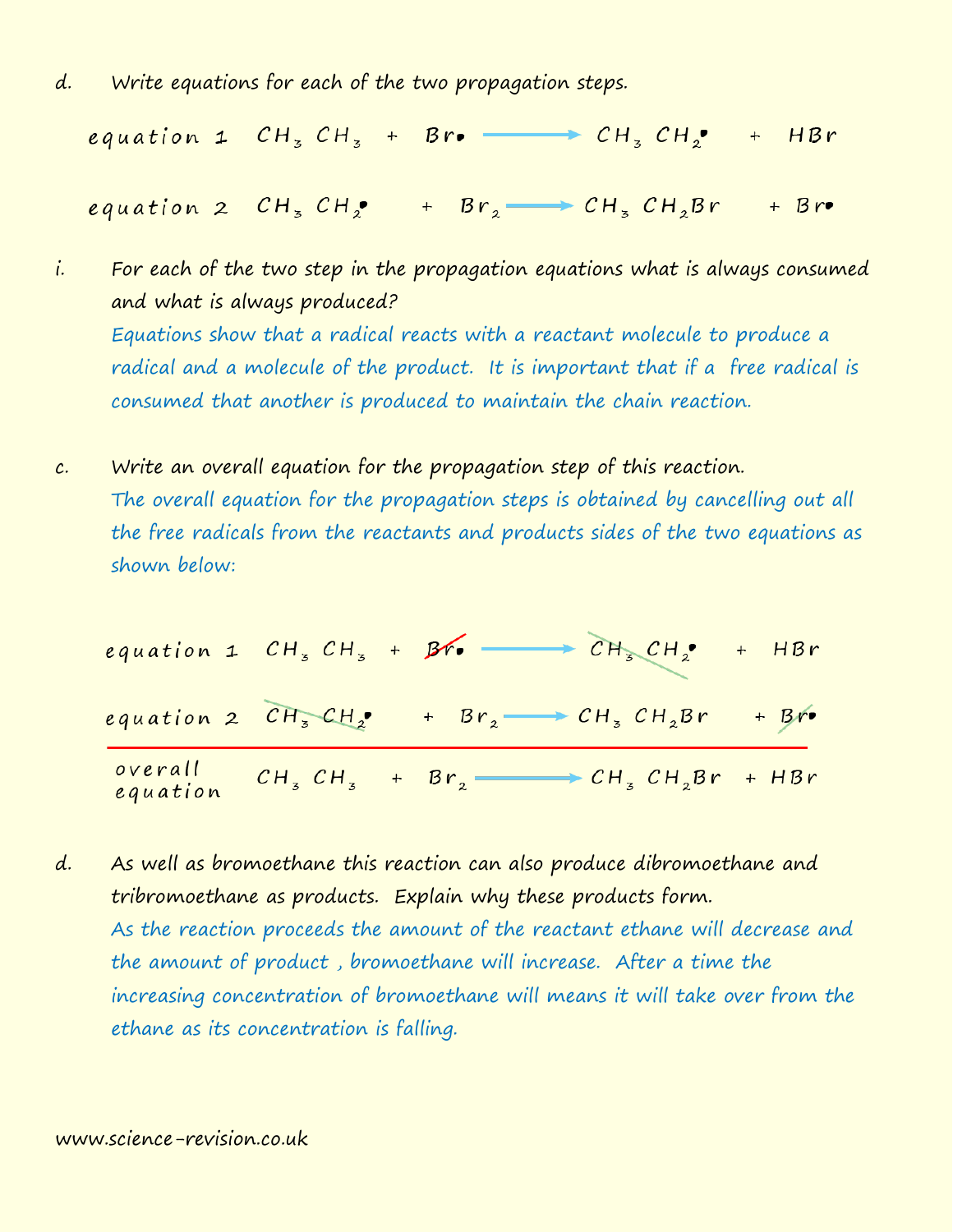- i. If an excess of bromine is used in this reaction what will be the final product? If a large excess of bromine is used then after each propagation step one of the hydrogen atoms in a molecule of ethene is replaced by a bromine atom. Ultimately all 6 hydrogen atoms on the ethene can be replaced by a bromine to form hexabromoethane.
- e. How could you adjust the reaction conditions to ensure that bromoethane is the main product of the reaction? Use a large excess of ethane gas in the reaction. This will help reduce the likelihood of more than hydrogen atom on ethane being replaced.
- 5. Methylbenzene  $(C_6H_5CH_3)$  can be converted into chloro(methylbenzene) in a free radical substitution reaction.
- $C_6H_5CH_3 + C_2$  C<sub>6</sub>H<sub>5</sub>CH<sub>2</sub>Cl + HCl a. What are the essential conditions for this reaction to take place? Heat (anthing from around 150°C to 500°C) or UV light will break the Br-Br bond and cause the formation of free radicals, the initiation step.
- b. Write an equation for the initiation step in this reaction.

 $Cl_2$  201.

c. Write equations for the two propagation steps and then write an overall equation for the propagation step.

equation 1  $C_6H_5CH_3$  +  $Cl^{\bullet} \longrightarrow C_6H_5CH_2^{\bullet}$  + HCl

equation 2  $C_{\varepsilon}H_{\varepsilon}CH_{\varepsilon}^{\bullet}$  +  $Cl_{\varepsilon}$   $\longrightarrow$   $C_{\varepsilon}H_{\varepsilon}CH_{\varepsilon}CH_{\varepsilon}CH_{\varepsilon}$ 

## www.science-revision.co.uk